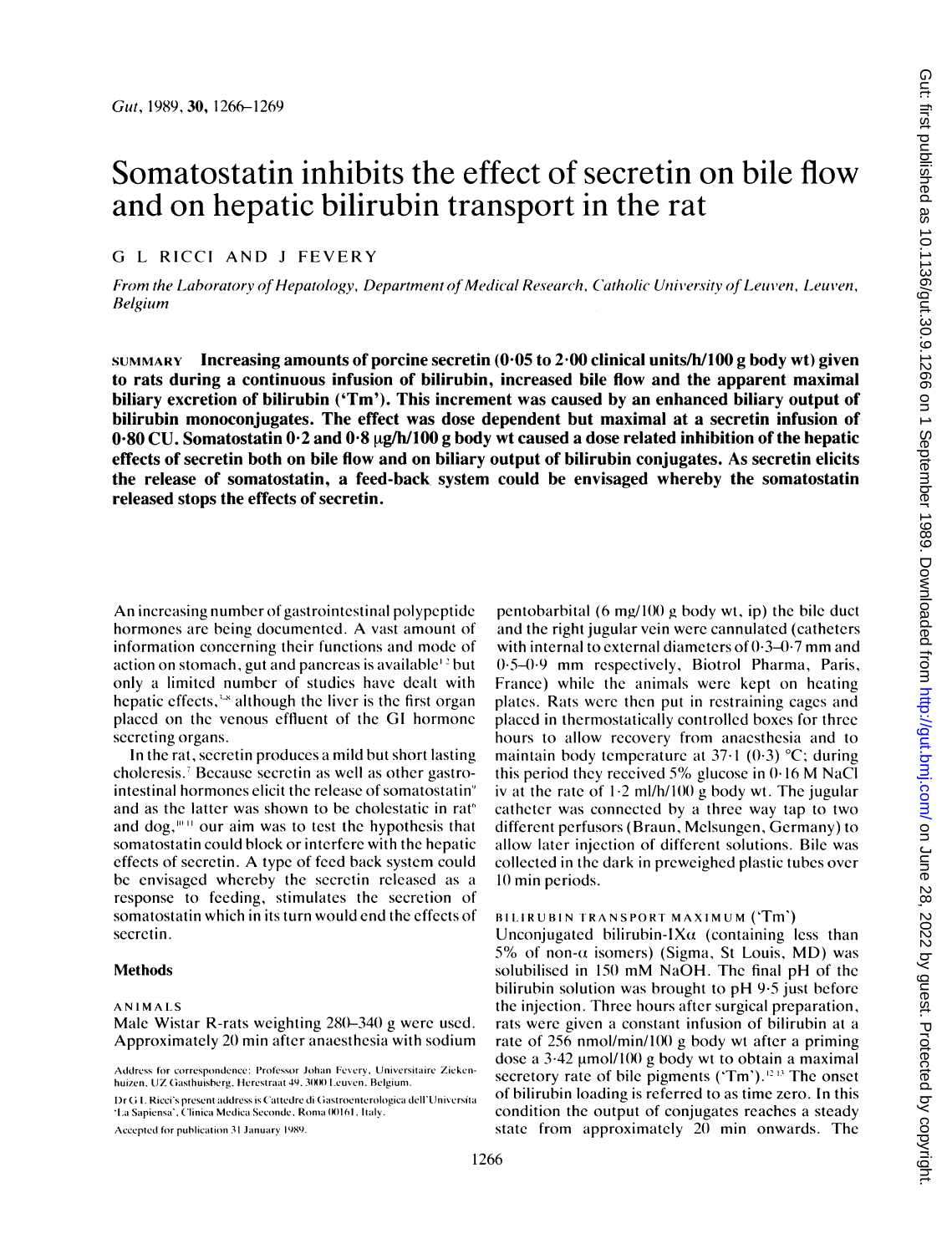output from 40 to 60 min after the beginning of bilirubin loading is taken to represent bilirubin-Tm in the animal under investigation.

#### POLYPEPTlIDE INFUSIONS

After measurement of bilirubin-Tm (40-60 min period), while bilirubin was further administered as above, an infusion of secretin (GIH Laboratories, Karolinska Institute, Stockholm, purchased from KabiVitrum, The Netherlands) was administered at the rate of  $0.05, 0.2, 0.4, 0.8$  or  $2.0$  CU/h/100 g body wt (clinical units). To study the inhibitory effect of somatostatin on secretin, somatostatin (a gift from Ayerst Benelux, Brussels)  $0.2 \mu$ g or  $0.8 \mu$ g/h/100 g body wt was administered respectively together with one of the following rates of secretin:  $0.1$ ,  $0.8$  or  $2.0$ CU/h/100 g body wt. Polypeptides were dissolved in  $0.16$  M NaCl containing  $0.5%$  human serum albumin and given at the volume rate of 3-5 ml/h per animal.

#### ANAlYTICAL PROCEDURES

The volume of bile secreted per 10 min was weighed. Biliary bilirubin conjugates were assayed by diazocleavage with ethylanthranilate at  $pH$   $2.7<sup>4</sup>$  within 30 min of collection of the samples. The composition of bile pigments was analysed by tic after alkaline methanolysis.<sup>15</sup> Unconjugated bilirubin and its mono- and di-methylesters were quantified either by densitometry (Vitatron, Dieren, The Netherlands) or by scraping the silica gel off the plate and by resuspending the pigments in chloroform:methanol (50:50, vol:vol) to measure optical absorbance at 436 nm.

Table Bile flow before and during the administration of different polypeptides. The measurements were done at bilirubin- Tm:  $40-60$  min (for the control period) and  $90-110$ min (for the polypeptides) after the onset of bilirubin infusion

| Bile flow: µl/min/100 g body wt |                                         |                                                                   |                                                                              |
|---------------------------------|-----------------------------------------|-------------------------------------------------------------------|------------------------------------------------------------------------------|
| Secretin:<br>СU                 | Secretin<br>alone<br>$\boldsymbol{n}$ : | Associated with<br>somatostatin<br>$0.2$ ug<br>$\boldsymbol{n}$ : | Associated with<br>somatostatin<br>$0.8 \,\mathrm{µg}$<br>$\boldsymbol{n}$ : |
| $0$ (control)                   |                                         |                                                                   |                                                                              |
| period)                         | 15, 5, 85, (0.22)                       | $14, 5.93$ (0.31)                                                 | $14, 5.78$ (0.23)                                                            |
| $0-10$                          |                                         | 3.6.05(0.26)                                                      | 3.5.57(0.29)                                                                 |
| (0.20)                          | $3\,6.24\,(0.27)$                       |                                                                   |                                                                              |
| (0.40)                          | $2.6-71(0.32)$ †                        | $4.6.28(0.31)$ *§                                                 | $3.5.92(0.27)$ §                                                             |
| $0-80$                          | $3.6.95(0.38)$ :                        | $3.6.53(0.27)$ <sup>+</sup>                                       | $4, 5.87$ (0.30)§                                                            |
| 2(00)                           | $3.6.89(0.35)$ ‡                        | $47.05(0.30)$ :                                                   | 4 6-09 (0-20) \$\$                                                           |

Statistical significance was evaluated by a Wilcoxon's test (rank sum); difference from control: \*p<0.05;  $\tau$ p<0.01;  $\zeta$ p<0.005; difference from secretin alone:  $\leq 0.05$ : ||all doses of polypeptides are per hour/ 100 g body wt.

Results are given as mean  $\pm 1$  standard deviation. Statistical significance was evaluated by a Wilcoxon's rank-sum test for paired data, to compare the basal (Tm) and experimental (somatostatin) period within each animal.

# **RESULTS**

Secretin produced a dose related increase of bile flow (Table). The stimulating effect of secretin was maximal at the rate of  $0.8 \text{ cu/h}/100 \text{ g}$  body wt. Because the pigment concentration in bile was com-



# Secretin CU/h/100g b wt

Figure Effect of different infusion rates of secretin, administered alone or together with one of two rates of somatostatin  $(0.2 \text{ kg or } 0.8 \text{ kg/h}/100 \text{ g}$  body wt) during an already established bilirubin-Tm. The excess increase in bilirubin output (mean  $(1 S\ddot{D})$ ; n=2-4 for each point) relative to the 'basal' period of bilirubin-Tm - that is, the bilirubin output at 40-60 min from the beginning of bilirubin loading are given.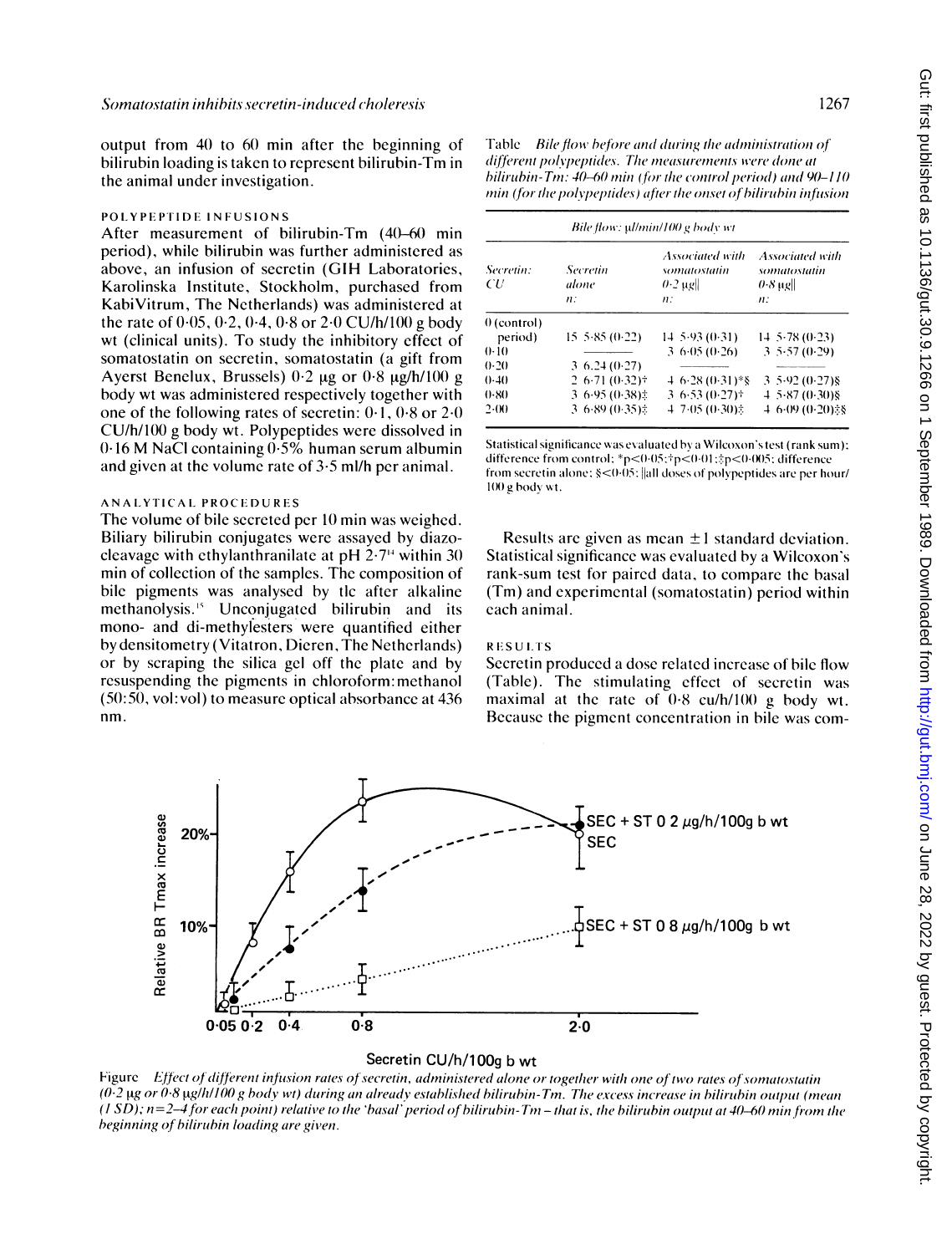parable in all animals studied (mean value  $\pm 1$  SD;  $27.5$  mM  $(2.1)$ , the biliary bilirubin output varied in parallel with the bile flow. The enhancement in bilirubin Tm was due to an increased secretion rate of monoconjugates; their fractional amount rose from 52% (2) in controls to 57% (2) at  $0.8$  cu of secretin.

Somatostatin interfered in a dose dependent fashion with the stimulatory effects of secretin (Table). The relative increases in bilirubin output produced by secretin without or with somatostatin were plotted as a function of the infusion rate of secretin (Figure). Using somatostatin  $0.2 \text{ kg/h}/100 \text{ g}$ body wt, higher amounts of secretin were required to obtain the same increase in bilirubin-Tm than with secretin alone. With a higher dose of somatostatin, all rates of secretin failed to reach the level of bilirubin-Tm obtained with secretin alone. Somatostatin thus exerts a dose dependent inhibition on the effects of secretin.

# **Discussion**

The administration of secretin to rats during a steady, apparent maximal biliary bilirubin output (hepatic transport maximum or 'Tm') leads to an increase of this biliary output. This enhanced level can be the result of an increased bile flow or to enhanced formation of conjugates or to a combination of both. Previous experiments have shown that secretin increases hepatic bilirubin UDP-glucuronyltransferase activity<sup>®</sup> and bilirubin diglucuronide excretion<sup>8</sup> but only when rats have been pretreated for 90-120 min by the polypeptide. On the other hand, in the rat secretin induces a short lasting and not very pronounced enhancement of bile flow,<sup>7</sup> but which is also paralleled by an augmented maximal secretory rate (the present results).

Impurities in the administered secretin preparation or prolonged collection periods<sup> $\mathbf{b}^{17}$ </sup> or the use of rats still under anaesthesia<sup>17</sup> or below physiological body temperature have led to controversies whether secretin is choleretic or not in the rat. "" Anaesthesia or low body temperature induce cholestasis $20.21$  but our rats, having recovered at least for three hours from the anaesthesia and having a normal body temperature, showed a short lasting choleresis under purified porcine GIH secretin; it was dose related and the maximal increment of bile flow amounted up to 15-20% (Table). This choleresis was paralleled by an enhanced maximal output of bilirubin monoconjugates without any alteration of the diconjugate excretion, in contrast with what is seen after a 90-120 min pretreatment with secretin.<sup>7</sup> The fact that the choleretic effect of secretin tended to fade out despite continuation of the polypeptide<sup>7</sup> has led us to examine the hypothesis that secretin might stimulate release of an inhibitory peptide such as somatostatin. The latter indeed decreases bile flow<sup>6 10</sup> 11 but in itself had no effect on bilirubin-Tm.<sup>22</sup> The present studies demonstrate that somatostatin hampers in a dose dependent fashion the effects exerted by secretin on bile flow and maximal bilirubin output. These data are compatible with our hypothesis that secretin, released in response to feeding, produces an enhanced bile flow but at the same time triggers somatostatin release. The latter then counteracts the choleretic effect of secretin. As a result only a shortlasting choleresis is observed after secretin. This hypothesis and its pathophysiological relevance will have to be confirmed by direct measurements of concentrations of somatostatin in the portal vein during secretin infusion or during feeding. From a comparison made with data obtained by others, however, it seems that the presently infused amounts are not out of proportion. In the rat<sup>23</sup> and dog<sup>24</sup> somatostatin concentrations in peripheral blood approximate  $0.23-0.30$  ng/ml whereas portal vein concentrations are  $0.495$  ng/ml.<sup>23</sup> An infusion of somatostatin in the dog at a rate of  $0.15 \mu g/h/100 g$ body wt led in the dog to a two-fold increase of the portal vein concentration.<sup>34</sup> In the present experiments rats received a comparable  $(0.20 \mu g)$  and a four-fold higher  $(0.80 \mu g)$  amount of somatostatin. With regard to the secretin infusion, an amount of 0-03 CU/h/100 g body wt given in man leads to plasma levels as obtained during acidification of the duodenum<sup>25</sup> whereas  $0.27$  CU seems to lead to a maximal stimulation of pancreatic bicarbonate." For comparison, our rats received amounts of secretin between  $0.10$  and  $2.00$  CU with a maximal effect on bile flow at a rate of  $0.80$  CU. Thus, the dosages presently used appear only slightly supraphysiological.

At this moment it is clear that somatostatin interacts with the hepatic effects of secretin on bile flow and maximal hepatic bilirubin transport. Whether somatostatin would also inhibit the release of secretin in response to feeding, besides having an end organ inhibitory effect, cannot be deduced from the present experiments.

# References

- 1 Rehfeld JF. Cholecystokinin. Clin Gastroenterol 1980; 9: 593-6)7.
- 2 Fahrcnkrug J. Vasoactivc intestinal polypcptidc. Clin Gastroenterol 1980; 9: 633-43.
- <sup>3</sup> Chey WY. Gastrointestinal hormoncs and bilc secrction. In: Jercy Glass GB, ed. Gastrointestinal hormones. Ncw York: Raven Prcss. 1980: 580-1.
- 4 Ricci GL. Fevcry J. Dc Grootc J. Effccts of gastrointestinal hormoncs on thc livcr: regulation of biliary secretion and of bilirubin transport. In: The endocrines